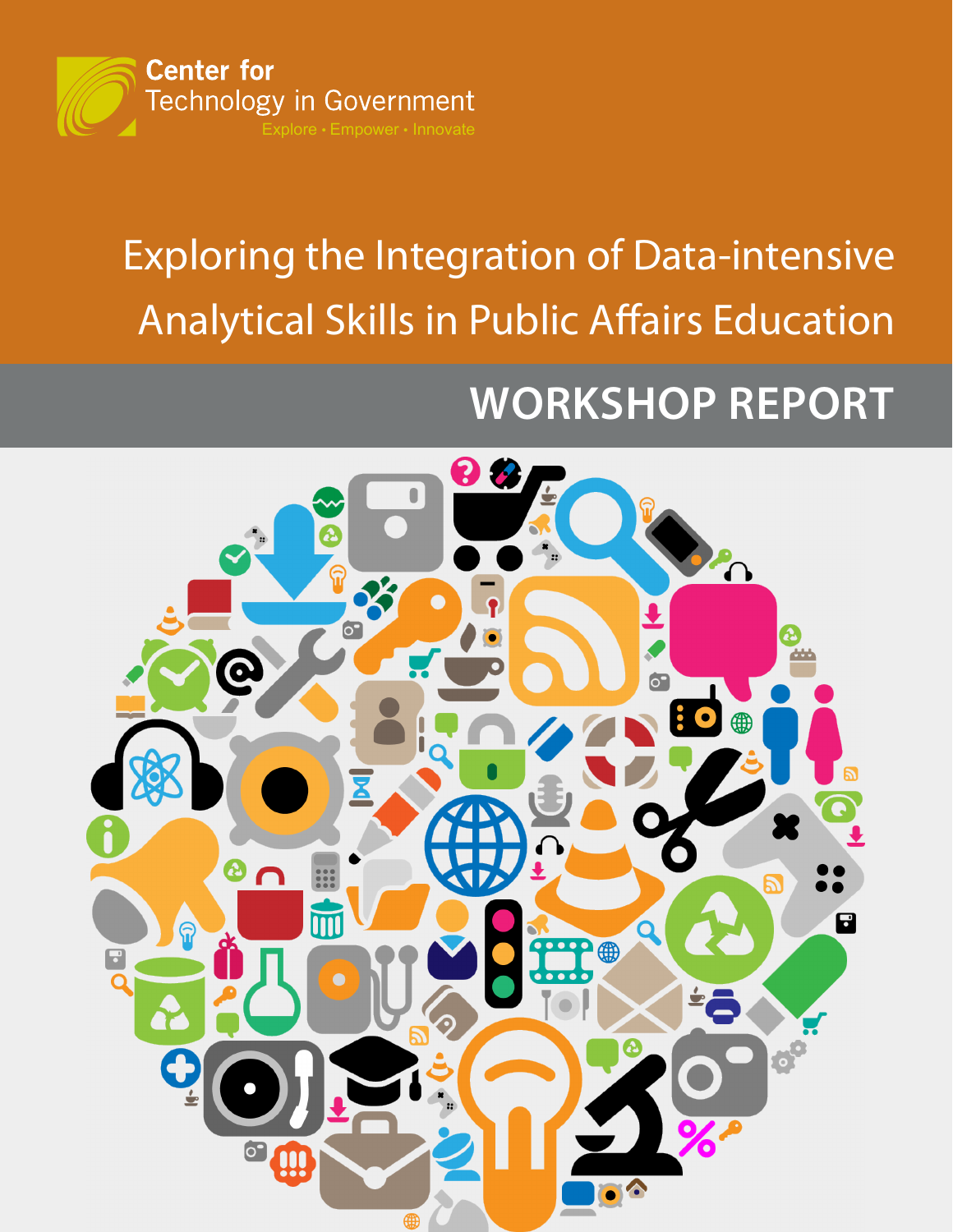# **Workshop Report:**

# **Exploring the integration of data-intensive analytical skills in public affairs education**

Friday, May 9<sup>th</sup>, 2014 Center for Technology in Government Albany, New York

Prepared by:

Sharon Dawes Natalie Helbig Sreekumar Nampoothiri

©2014 The Research Foundation of State University of New York The Center grants permission to reprint this document provided this cover page is included.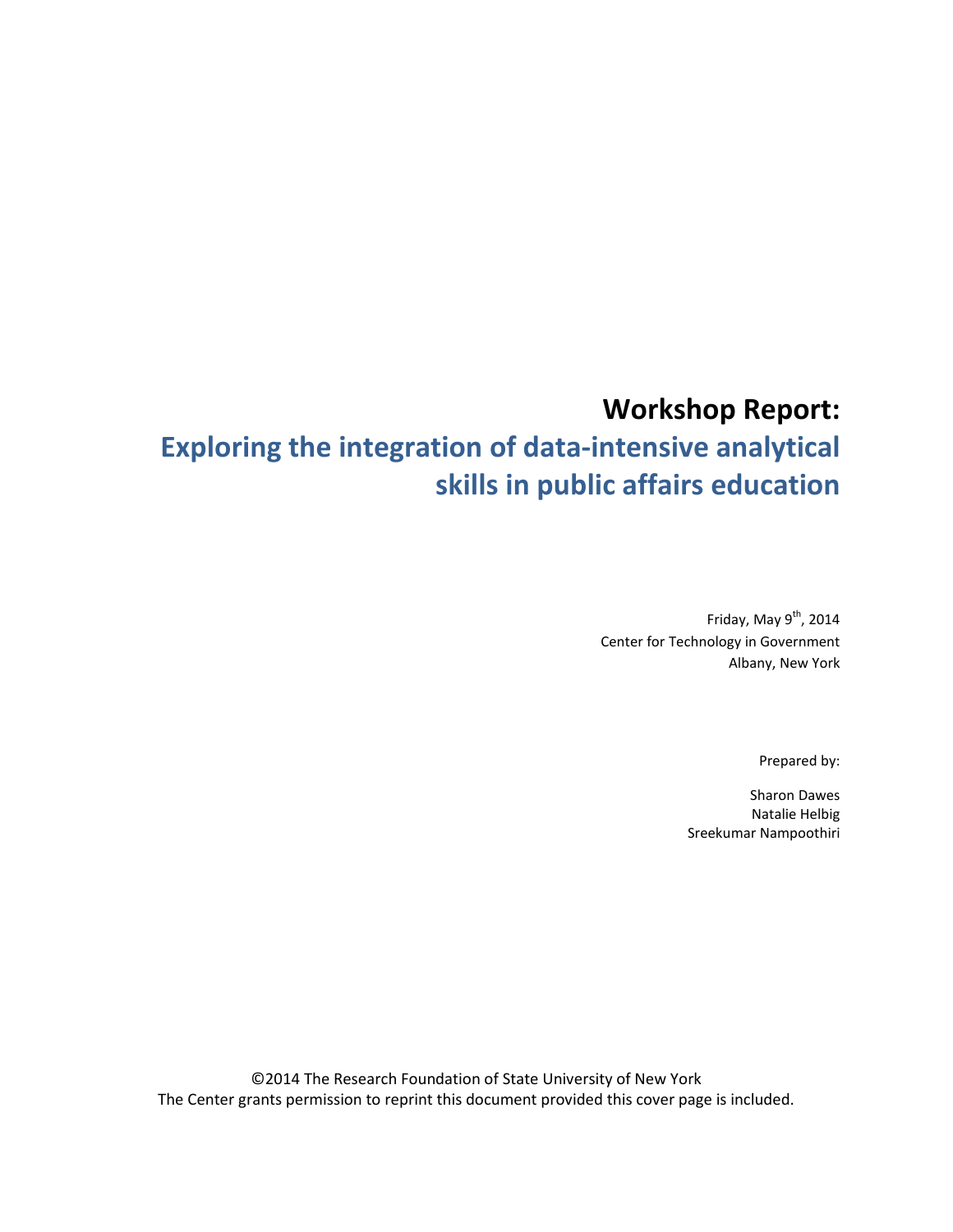## **Workshop Participants**

**David Andersen**  University at Albany

**Steven Arquitt**  Millennium Institute

**George Berg**  University at Albany

**Frank Boscoe**  New York State Department of Health & University at Albany

**Laurence Brooks**  Brunel University

**Sharon Dawes, Workshop Co-Chair**  Center for Technology in Government

**Anand Desai**  The Ohio State University

**Radboud Duintjer Tebbens**  Kids Risk, Inc.

**J. Ramon Gil-Garcia**  Center for Technology in Government

**Wil Gorr**  Carnegie Mellon University

**Teresa Harrison**  University at Albany

**Yvonne Harrison**  University at Albany

**Natalie Helbig, Workshop Co-Chair**  Center for Technology in Government

**Marijn Janssen**  TU Delft

**Erik Johnston**  Arizona State University **Chris Koliba**  University of Vermont

**Rey Koslowski**  University at Albany

**Evert Lindquist**  University of Victoria

**Spiro Maroulis**  Arizona State University

**Karen Mossberger**  Arizona State University

**Sreekumar Nampoothiri, Workshop GA**  Center for Technology in Government

**Andrew Nicklin**  Open NY, Executive Chamber New York State

**Nicholas O'Brien**  NYC Mayor's Office of Data Analytics

**Theresa Pardo**  Center for Technology in Government

**Karl Rethemeyer**  University at Albany

**Eliot Rich**  University at Albany

**Nur Sat**  Hitit Uni-Turkey

**Genie Stowers**  San Francisco State University

**Giri Kumar Tayi**  University at Albany

**Maria Wimmer**  University of Koblenz-Landau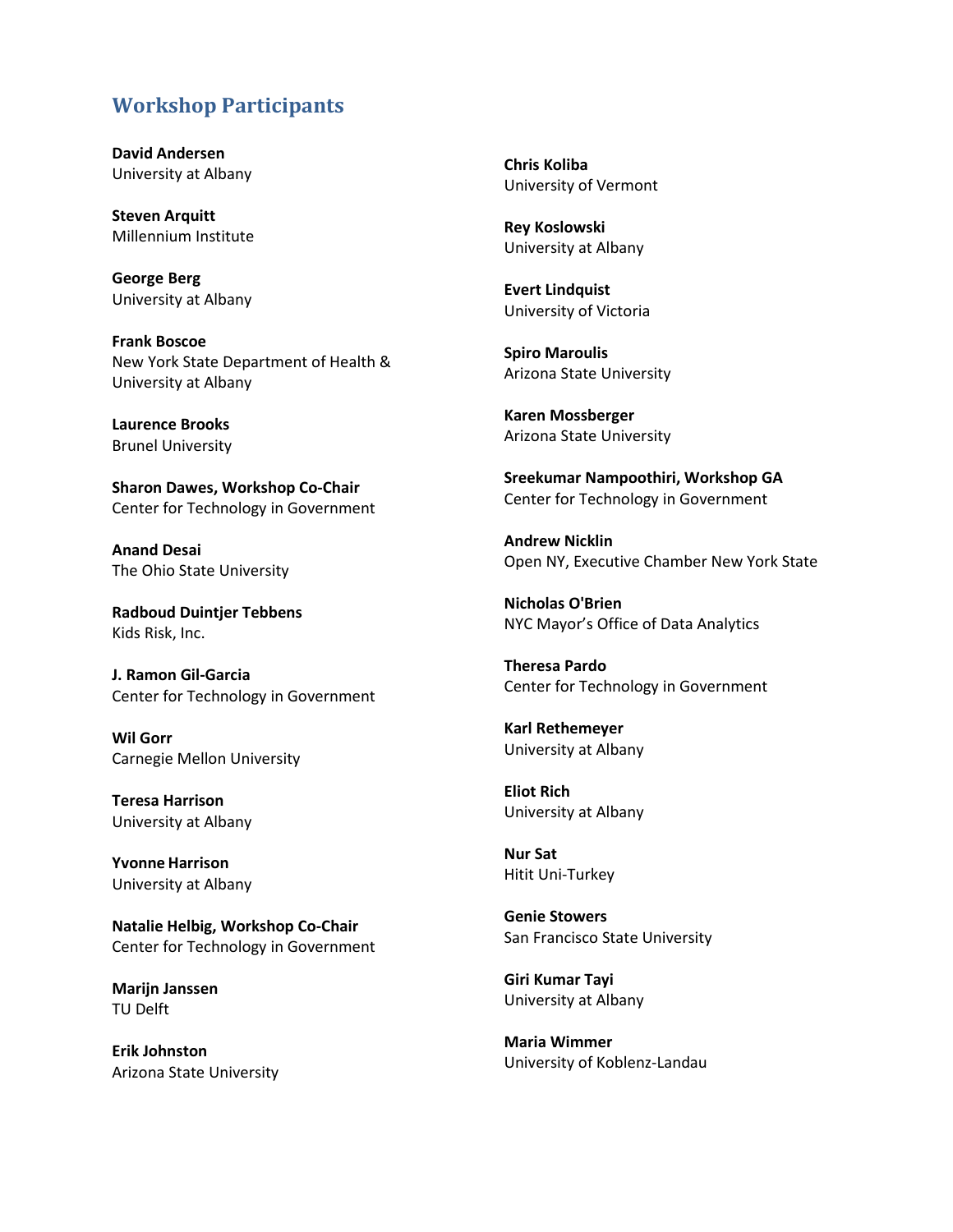## **Introduction**

Every year about 3,000 of New York City's one million buildings erupt in a major fire.<sup>1</sup> The city Fire Department (FDNY) has jurisdiction over more than 300,000 retail spaces, restaurants, and highoccupancy towers, and proactively inspects a sample of about 25,000 each year as a prevention measure.<sup>2</sup> But what if FDNY could target the most vulnerable buildings for an inspection instead of just a random sample? In 2013 that question was put to the newly created Mayor's Office of Data Analytics.<sup>3</sup> The answer was found in using a state-of-the-art DataBridge warehouse that connects data systems in more than 40 different City departments that have information relevant to building safety. FDNY's Risk Based Inspection System (RBIS) uses this data to consider about 60 different factors that make a building more likely to catch fire – such as age, electrical issues, location of sprinklers, and vacancy. The system uses an algorithm that assigns each of 330,000 buildings with a risk score that is then used to direct FDNY fire prevention resources toward the highest risk buildings in order to reduce the number and severity of fires.<sup>4</sup>

As this one example shows, public employees, at every level, are being touched by changes and advances in data and technology. Whether setting direction for analysts doing the number crunching, creating and testing algorithms, redesigning work processes based on analysis or explaining to the public what exactly the government is doing with data, government professionals need new knowledge and skills in data management, analysis, communication, and use.

### **New York City Mayor's Office of Data Analytics (MODA)**

- Created in April 2013 by Executive Order 306
- Small group of data analysts work with business analysts, GIS experts, researchers, and computer scientists across the city
- Focused on evidence-based approaches to city management through data, technologies, and analysis



Photo: FDNY, 2007

 $\overline{a}$ 

<sup>1</sup> Dwoskin, Elizabeth (2014), retrieved from http://blogs.wsj.com/digits/2014/01/24/how-new-yorks-fire-department-uses-datamining/?mod=WSJBlog

 $2$  Flowers, Michael (2013). New York City Analytics, Annual Report 2013, retrieved from:

http://www.nyc.gov/html/analytics/downloads/pdf/annual\_report\_2013.pdf

<sup>&</sup>lt;sup>3</sup> Story was presented by Nicholas O'Brien at the May 9, 2014 workshop and further elaborated using published documentation.

<sup>4</sup> Dwoskin (2014)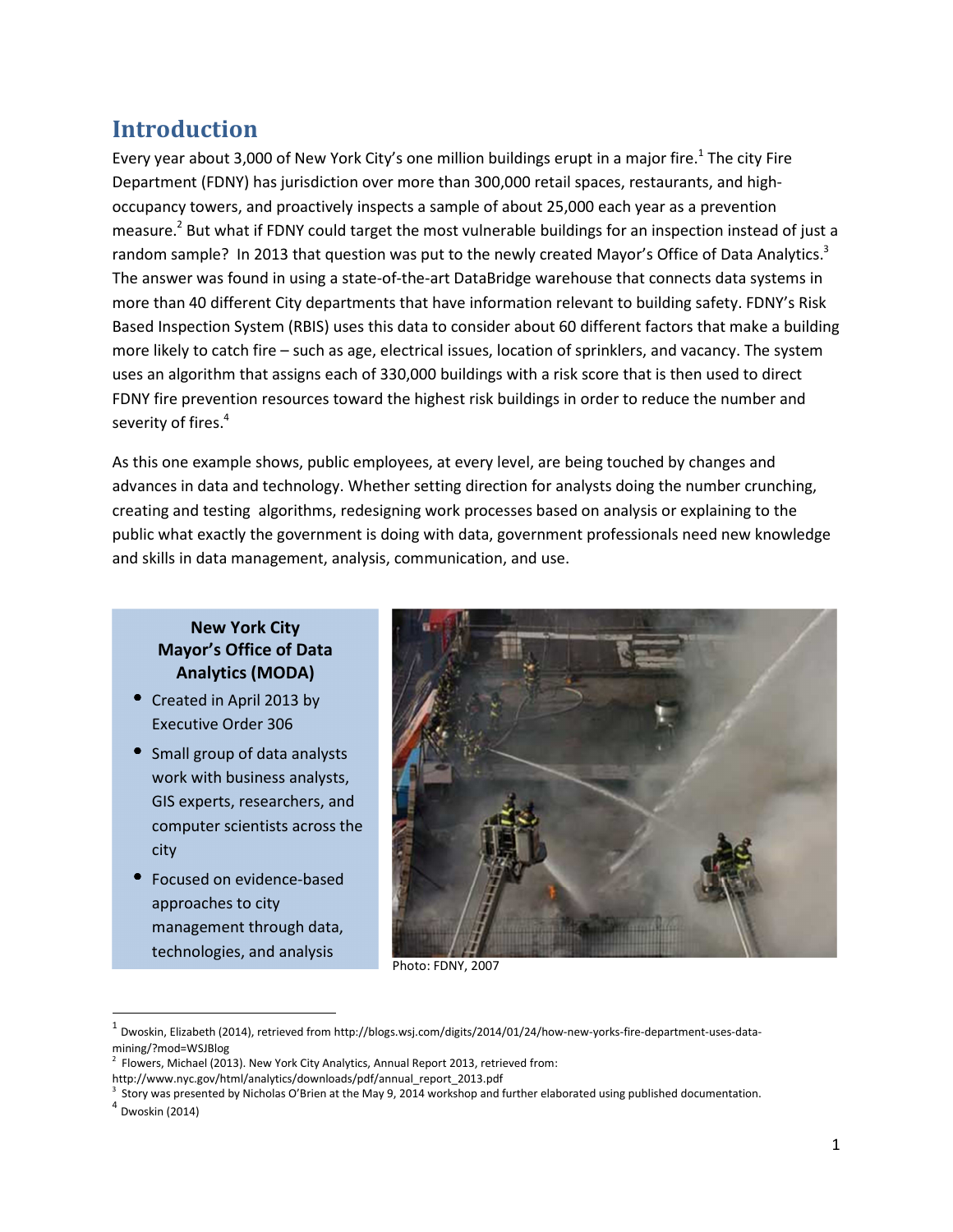While much is being said and written about *big data* and *data science*, much less attention has been given to the skills required of the current and next generation of public managers, policy analysts, and informed citizens who are expected to use new data resources and tools effectively. To begin to address this gap, on May 9, 2014, the Center for Technology in Government at the University at Albany hosted a one-day workshop to explore the integration of data-intensive analytical skills in public affairs education. The event represented the convergence of two streams of activity in the United States and Europe on the topics of policy informatics and policy modeling developed over the past several years<sup>5</sup>.

The workshop was motivated by several trends and interests: (1) recognition that complex societal challenges and related public policy problems impose ever-increasing demands on public management capabilities; (2) an expectation that these capabilities can be improved by careful use of expanding data and information, new technology developments, and advances in analytical approaches; and (3) a desire as educators to understand what the next generation of government professionals and researchers need to know about the uses and value of the emerging field of *policy informatics* and how university public affairs programs can prepare them.

We adopted policy informatics as the best way to describe the focus of our discussion, following the definition created by Arizona State University's Center for Policy Informatics<sup>6</sup>: "the trans-disciplinary study of how computation and communication technology leverages information to better understand and address complex public policy and administration problems and realize innovations in governance processes and institutions."

Public administration and public policy curricula need to confront these trends and develop ways to train professional analysts and managers to understand and address them. This report summarizes the workshop activities and results, and offers a set of next steps for continuing to advance efforts to bring these important new skills into public affairs education.

*"Policy informatics is the trans-disciplinary study of how computation and communication technology leverages information to better understand and address complex public policy and administration problems and realize innovations in governance processes and institutions."*

#### *Workshop Funding & Support*

*This workshop was an activity of eGovPoliNet related to building an international community of researchers and practitioners (Policy Community) in ICT solutions for governance and policy modeling. eGovPoliNet is a multi-institutional consortium sponsored by the European Commission FR7 Framework Program. The workshop was co-sponsored by the Center for Technology in Government (University at Albany) under a grant from the National Science Foundation (Grant # 054069).* 

-

<sup>&</sup>lt;sup>5</sup> For more information on the projects visit: http://www.ctg.albany.edu/projects/egovpolinet and http://www.policy-community.eu/

<sup>6</sup> For more information visit: https://cpi.asu.edu/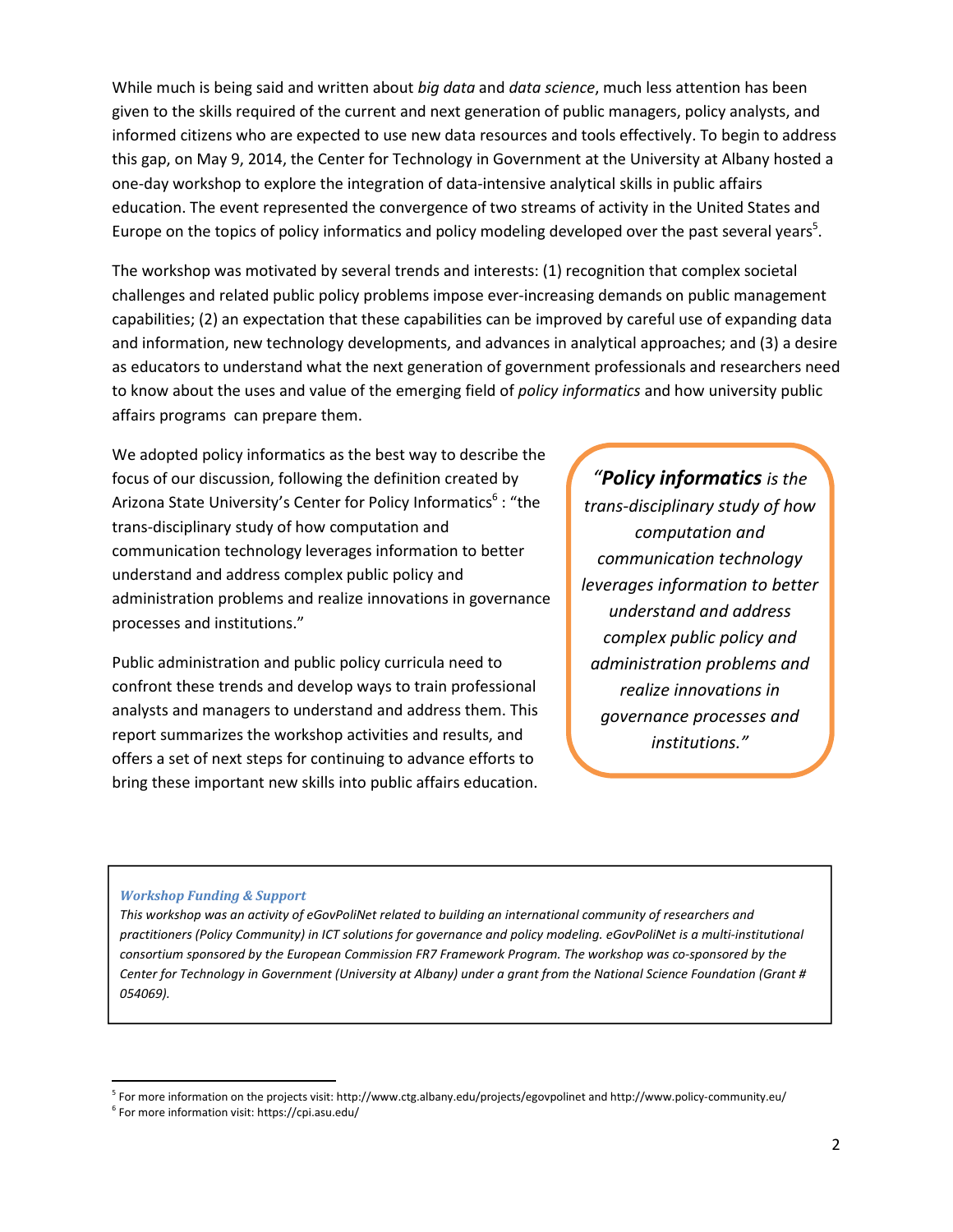## **About the Workshop**

Thirty-two participants interested in the intersections of technology and information in public policy and management represented a wide range of academic and professional backgrounds including e-government, business and public administration, comparative politics, and operations research among many others. They worked in more than a dozen policy domains ranging from agriculture to criminal justice to public health to transportation and urban planning. Individuals at the workshop possessed many kinds of specific expertise they wanted to share including analytic methods, building data repositories, understanding cultural differences and complexity in research and practice, interacting with practitioners, and innovative teaching strategies. They also expressed interest in a variety of topics they hoped to learn more about related to policy informatics including data visualization, innovative teaching methods, international comparisons, balancing theory and practice, and leveraging technology.

## **Participant Profile**

- 32 experts representing a wide range of professional and academic backgrounds
- Worked in policy domains ranging from agriculture to criminal justice to public health to transportation and urban planning.
- Represented more than 10 different universities in the US and Europe

Participants represented the following schools: Arizona State University, Brunel University, Carnegie Mellon University, Delft University of Technology, Ohio State University. San Francisco State University, University at Albany, University of Koblenz, Germany University of Vermont, and University of Victoria. Experts from government and non-profit organizations represented New York State, New York City, Kid Risk, Inc. and the Millennium Institute.

The workshop had four objectives:

- Understand the analytical needs of policy makers and program managers
- Share approaches to educating students in the types, uses, and limitations of policy informatics
- Explore new methods for policy informatics education
- Consider curriculum recommendations for public affairs schools

Two morning panels and a keynote talk introduced experiences and ideas that informed afternoon small group discussions. The first panel focused on *Policy Challenges* and set the stage for the workshop by illustrating the kinds of issues our students will face as

## **Workshop Objectives**

- Understand the analytical needs of policy makers and program managers
- Share approaches to educating students in the types, uses, and limitations of policy informatics
- Explore new methods for policy informatics education
- Consider curriculum recommendations for public affairs schools.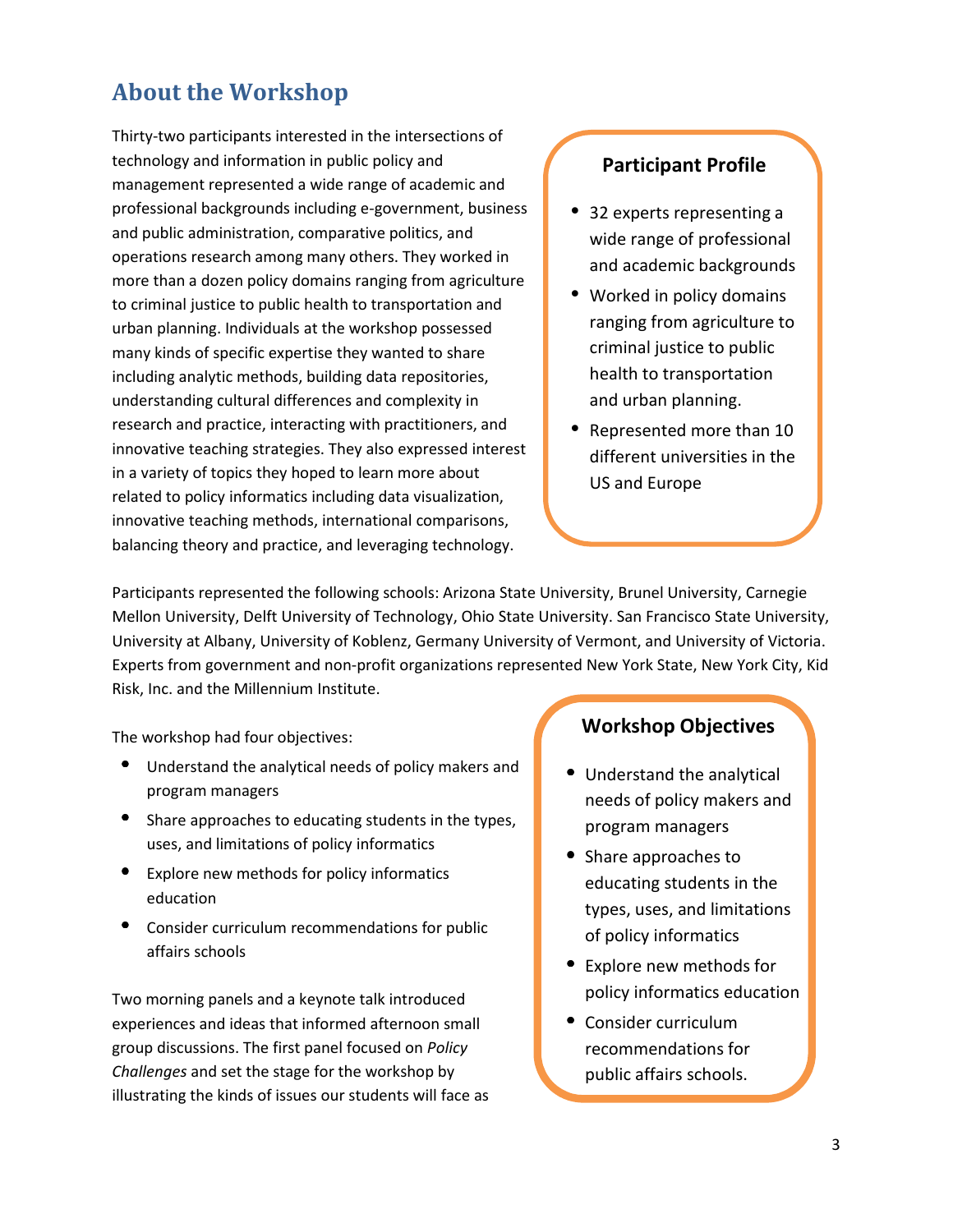they enter careers in government or government-related research. The second panel focused on *Preparing to Meet the Challenges*, highlighting examples of innovative teaching in public affairs education to stimulate discussion about how faculty can employ creative methods and tools in the classroom such as modeling, data analytics, and other non-traditional ways of assessing public problems and considering solutions. The keynote talk, *Visualization, Informatics, and Teaching Policy Analysis and Management*, by Evert Lindquist provided an opportunity to delve into the history of visualization in research and practice across different disciplines, and to reflect on the needs of public sector leaders, the new ways they are consuming information, and how visualization can and cannot be a useful tool.

# **Data, Technologies & Context: How the practice of government is changing**

Government continues to be the residual claimant of intractable public problems like air quality, public health or sustainable development. However, the context of public policy and management is changing with the advent of more and different kinds of data and the technologies and tools that can be brought to bear on them. For example, in *Chicago Is Your Big (Friendly) Brother*, Susan Crawford, former Special Assistant for Science, Technology, and Innovation Policy in the Obama Administration describes the City of Chicago's *Array of Things* project. Building on advances in nanotechnologies and sensors to gather data about the city, the *Array of Things* project will place up to 400 sensors within the city in an experiment to detect light, sound, air quality, and other 'things' that affect quality of life. This data will then be made available, in open formats, for a variety of users free of charge<sup>7</sup>. The hope is that having data about the things we cannot always see, or that government does not currently collect, will spur entrepreneurs to develop innovative mobile applications that can help citizens walking down a street learn there is ice ahead or that one neighborhood has higher levels of pollen than another so asthma sufferers can avoid situations that could have adverse and costly health effects. Crawford concludes that, "Investing time and money in data makes sense, and it is changing how local government works."<sup>8</sup> In Philadelphia, Mayor Michael Nutter just announced the creation of an *Open Innovation Lab for City Employees<sup>9</sup>* . Director of the lab, and Chief Innovation Officer, Adel Ebeid, described how the lab will run in 90-day increments, prompting employees to consider a range of topics, from geo-spatial analysis, to public health, poverty and economic development. The goal is to get public employees working together and learning new skills to solve complex problems.

Non-profit agencies working on behalf of communities around the world are also using new tools and methods and engaging with government practitioners. Moving from a local to national and international scale, the Millennium Institute (MI), a global non-profit founded in 1983 focuses attention on global sustainability issues. MI makes accessible system dynamics modeling tools and other analytic techniques to help national leaders, especially in developing countries, use systems thinking and tools to analyze and understand the interconnectedness among economic, social, and environmental factors,

.<br>-

<sup>7</sup> Retrieved from http://wbezdata.tumblr.com/post/88953442194/array-of-things-project-adding-sensors-to-chicago-so

<sup>&</sup>lt;sup>8</sup> Crawford, Susan (2014). Chicago Is Your Big (Friendly) Brother. Retrieved from http://www.bloombergview.com/articles/2014-06-19/chicagois-your-big-friendly-brother

<sup>&</sup>lt;sup>9</sup> Newcombe, Tod (2014). Philadelphia Opens Innovation Lab for City Employees. Retrieved from http://www.govtech.com/local/Philadelphia-Opens-Innovation-Lab-for-City-Employees.html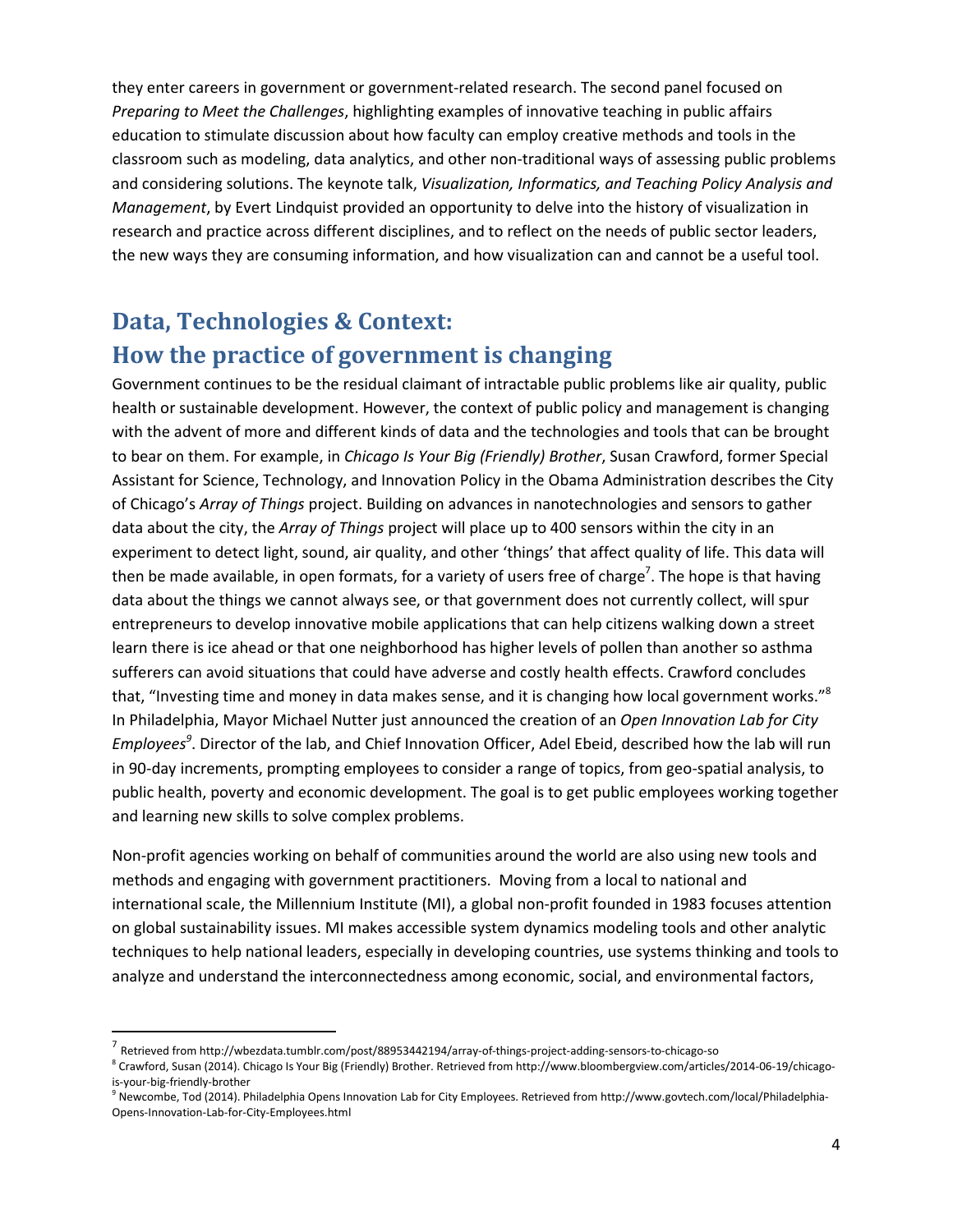and issues of environmental sustainability, peace and security<sup>10</sup>. The Millennium Institute has created Threshold 21 (T21)<sup>11</sup>, a dynamic simulation tool designed to support comprehensive, integrated, longterm national development planning. Using various models and computational tools, T21 supports comparative analysis of different policy options, and helps users to identify the sets of policies that tend to lead toward desired development goals. MI has created more than 15 unique, customized T21 models in countries such as Malawi, Mozambique, Bangladesh, United States, and Italy. In Jamaica, for example, MI worked with the government to create a custom T21 model focused on economic growth and industrialization. The tool helped leaders envision more holistic approaches to sustainable growth.

At the global level, polio eradication has been a major public health goal for decades. In 1988, when 350,000 children per year were being paralyzed by the polio virus, the World Health Assembly committed to eradicating polio by the year 2000<sup>12 13</sup>. Today, the US Center for Disease Control (CDC) alone spends more than \$100 million annually along with significant public employee resources to achieve polio eradication. CDC maintains high standards for developing evidence-based policies and cost-effective use of its resources. Consequently, in 2001, CDC collaborated with the non-profit Kid Risk Project to use a range of computational and modeling techniques to develop integrated analytical models to evaluate the global risks, benefits, and costs of policy choices for polio eradication. For more than a decade, leaders at the World Health Organization (WHO) and CDC have benefited from the intelligence and evidence generated by the Kid Risk Project. To date, the annual burden of the disease has been reduced by more than 99%, to less than 2000 cases of paralysis annually. But critical questions remain: "Is total polio eradication worth the continuing investment? What would happen if we stopped investing in eradication? How can we best prevent/control outbreaks in polio-free countries?" "What, if any, vaccine should we use after global polio eradication?"<sup>14</sup> Dr. Bruce Aylward assistant directorgeneral of Polio, Emergencies and Country Collaboration at WHO said, "This work has been fundamental to so much of what's happened in the polio eradication program over the last few years, and it has helped to support many of our decisions over the last decade to bring the world much, much closer to one where future generations will never know the terror of this disease."<sup>15</sup>

These types of initiatives, from New York City's municipal fire prevention to national strategies for sustainable growth and development, to global health challenges can be supported, evaluated, and improved by government data collection, and by public, private, and civic analysis and data use everywhere in the world. Unfortunately, popular excitement about the prospects for newly available data and tools often overshadows an appreciation for their limitations, gaps, and risks.

On the technological front, computational and simulation tools are becoming simultaneously more sophisticated, easier to use, and increasingly available. However, big questions remain about suitability, cost, and usability of the tools and the capability and skills to choose and use them effectively. Data visualization techniques, for example, can expand our ability to display and disseminate complex

l

<sup>10</sup> Millennium Institute Website: http://www.millennium-institute.org/index.html

<sup>&</sup>lt;sup>11</sup> For more information on the model see: http://www.millennium-institute.org/integrated\_planning/tools/T21/

<sup>12</sup> Modlin, John F. "The bumpy road to polio eradication." *New England Journal of Medicine* 362, no. 25 (2010): 2346-2349.

<sup>13</sup> Aylward, Bruce, and Rudolf Tangermann. "The global polio eradication initiative: lessons learned and prospects for success." *Vaccine*<sup>29</sup> (2011): D80-D85.

<sup>&</sup>lt;sup>14</sup> Story was presented by Dr. Duintjer Tebbens at the May 9, 2014 workshop and further elaborated using published documentation.

<sup>15</sup> Press release about Edelman INFORMS award retrieved from: http://www.eurekalert.org/pub\_releases/2014-04/ifor-cwi033114.php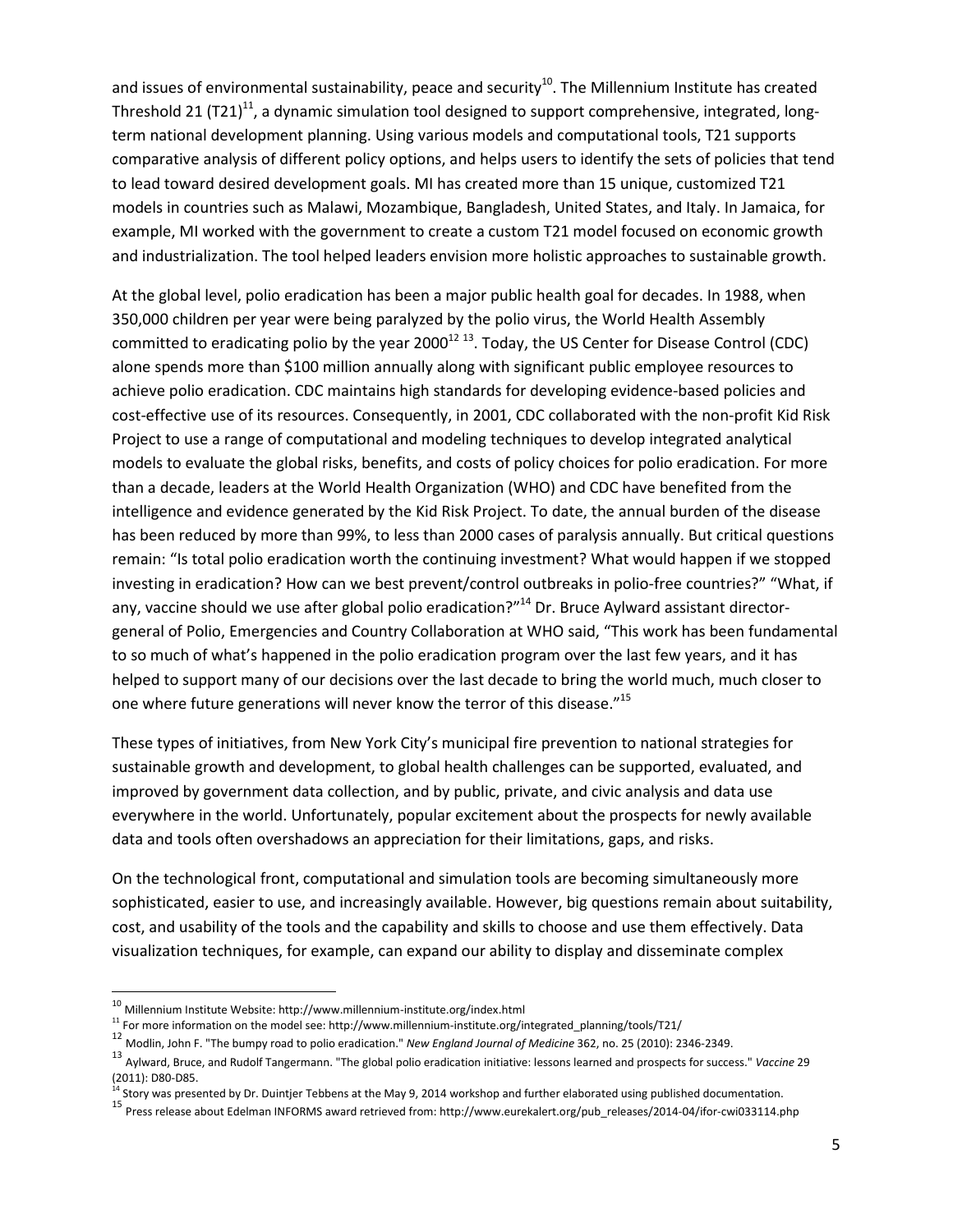temporal and spatial information and communicate evidence, but they can also contain biases that distort important aspects of data trends, impacts, evidence and meaning. Models rest on key assumptions that are not always made explicit or tested against current or historical evidence.

On the data front, innovations in information collection, analysis, synthesis, and dissemination are changing the type, amount, and quality of policy-relevant information. But, are these data fit for the many types of uses for which we need them? Data quality is a many-faceted concern that involves understanding and evaluating factors such as accuracy, granularity, timeliness, and comprehensiveness against a given use. For example, data on whole populations of interest (e.g., all Medicaid claims), or data collected from social media sites (e.g., mentions of illness or disease outbreaks on Twitter) or from monitoring devices such as scanners and sensors, are becoming more readily available but they confuse traditional distinctions between data samples and populations. Administrative data reflects the policy and organizational context for its creation, and although it can be quite valuable for different kinds of analysis, it may not be described or managed in ways that make it valid for additional uses. Perhaps most important, new information policies are needed for governing in a data-rich, interconnected world.

## **Preparing Government Professionals for a New Context**

The examples above illustrate the new contexts government professionals at all levels will face in the coming years. They will need to understand and manage different types of data, create new organizations or programs focused on analytics, select tools to support computation or public engagement, and engage in data-intensive policy analysis and evaluation. Policy informatics, as defined above, can act as a useful bridge between research and practice in the areas of technology, data, analytics, and policy analysis and management. Academics need to study current and emerging practices in their research in order to shape curricula in public policy and management to meet the needs of the practice community. In turn, the practice community can take advantage of insights from research to help address pressing public problems and should be able to rely on our graduate programs to produce professionals who are well-versed in advanced design and analytical approaches to public sector governance and management.

## **Challenges for Practice**

The presenters and workshop participants discussed the ways that current data, analytical, and technical capabilities are changing the nature of government as a 'user of data.'<sup>16</sup> Several themes emerged from the presentations: (1) public problems vary widely in content and complexity and thus have different data and analytic needs, (2) stakeholders play, and will continue to play, various roles in the administration of program and policy making process, and (3) public affairs graduates, regardless of specialty or career goal, will need to work with a variety of technical and policy specialists.

#### **Finding and using relevant data**

l

Finding "good" data that will answer important practice and policy questions and does not cost a lot has been a perennial problem for government. Government is one of the largest collectors of data on a vast range of topics, but data are usually collected for specific purposes related to programmatic needs or

<sup>16</sup> Dawes, Sharon S. "Stewardship and usefulness: Policy principles for information-based transparency." *Government Information Quarterly* 27, no. 4 (2010): 377-383.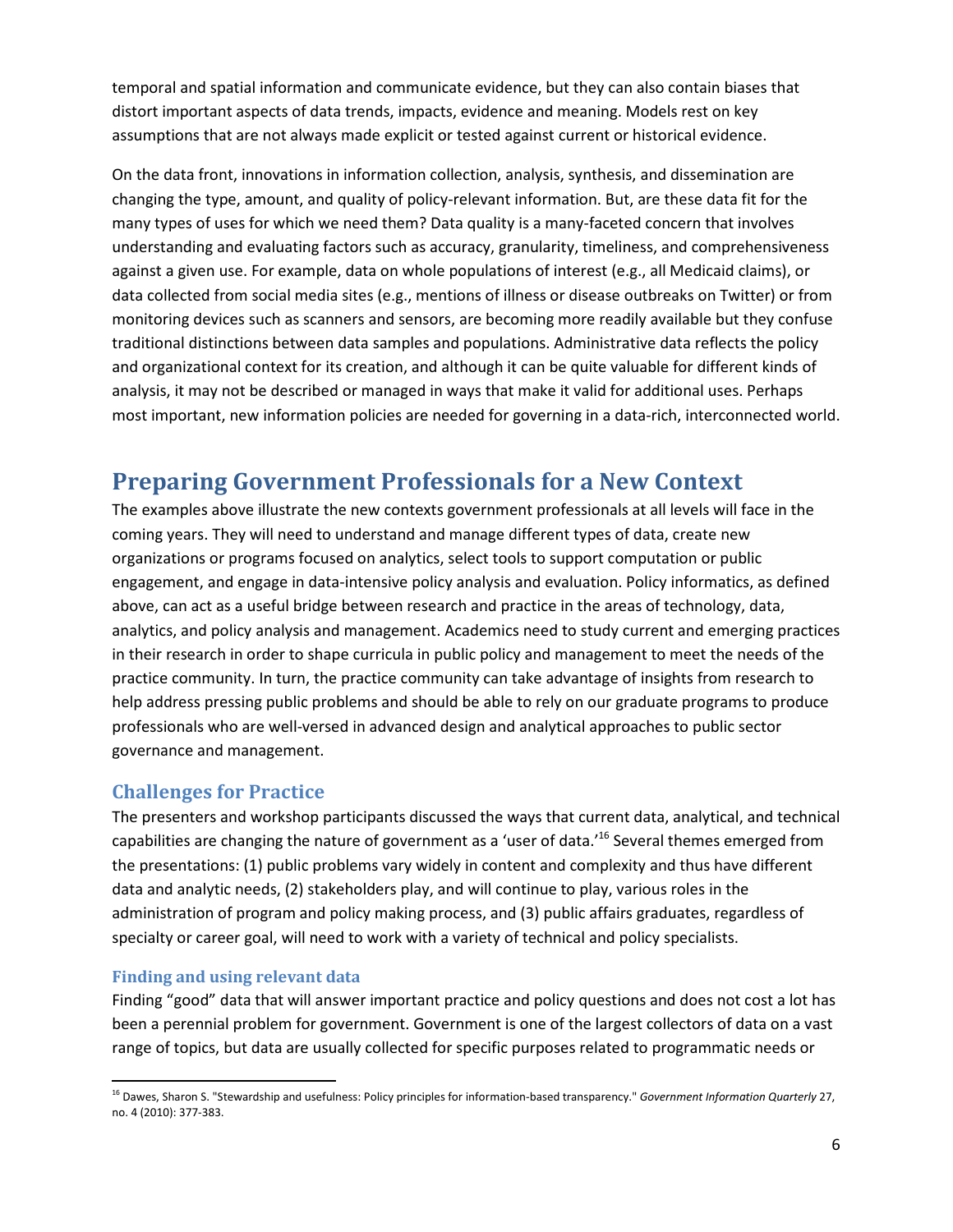compliance with rules or statute. The data are dispersed across different departments and protected by various laws regarding collection, access, management, and use. Today new sources of data from outside of government (e.g., social media networks, sensor data, or text) can often be combined with government data. Practitioners need to know how to find data sources across departmental and jurisdictional boundaries, understand the limitations of the data they find in respect to its intended use, and assess whether the use of new data sources is feasible or to what extent combining different classes of data produces the kinds of analysis they need. And, they will need to answer these kinds of questions while operating within and balancing the legal and ethical parameters of appropriate use of government information.

#### **Applying tools and analytic techniques that fit the situation**

Complex policy problems can be big or small, broad or narrow, acute or chronic, unique or ubiquitous. Different analytic tools, computational techniques, and technologies will fit different situations. The data and tools available to address an immediate crisis tend to be those readily at hand, even though they are probably incomplete or otherwise flawed. By contrast, developing a major piece of legislation is likely to occur over a longer time period with the opportunity to search out or even collect appropriate data and apply a variety of analytical techniques to test different policy choices. Some techniques, such as visualization, pattern matching, or geospatial analysis may be applicable in many kinds of policy domains and settings. Others, such as the integrated models Millennium Institute uses to forecast the challenges of sustainable development are tuned to a certain kind of problem that demands complex understanding of different scenarios now and in the future. Practitioners will need a diverse 'tool kit' of tools and techniques and have a good understanding of the benefits and limitations of each.

#### **Communicating and engaging with a range of stakeholders**

Workshop speakers emphasized the importance of being 'good communicators,' particularly about translating messy, complex problems into more meaningful and manageable areas for discussion with stakeholders and leaders. Translating the data, analysis, and models in ways that 'keep the right balance of detail' for the decisions at-hand, but conveys the limitations, assumptions, and holes in the data is an increasingly important skill. The recent open government movement, combined with new governance practices, promotes engagement of a range of stakeholders as essential to the policy making process. Policy modeling tools are very useful for engaging experts and lay stakeholders in the design and implications of various policy options. This kind of engagement helps create understanding, creativity, and buy-in. However, explaining to average citizens the efficacy of different policies or the limitations of data and technology in making choices is different than explaining it to experts in the field or to legislators. Workshop participants emphasized that the ability to communicate clearly and meaningfully in these different situations is an essential skill for responsible policy informatics work. Public affairs graduates need to be able to identify and address questions about the ensemble of technologies, data, and policies so that they are better able to manage new programs, innovations, and experts who use these technologies.

#### **Working across specialties**

Using technologies, analytics, or modeling to address problems requires the ability to assemble and work in multi-disciplinary teams. Public managers, data analysts, subject matter experts, and policy makers need to work together in situations where their different kinds of knowledge and expertise can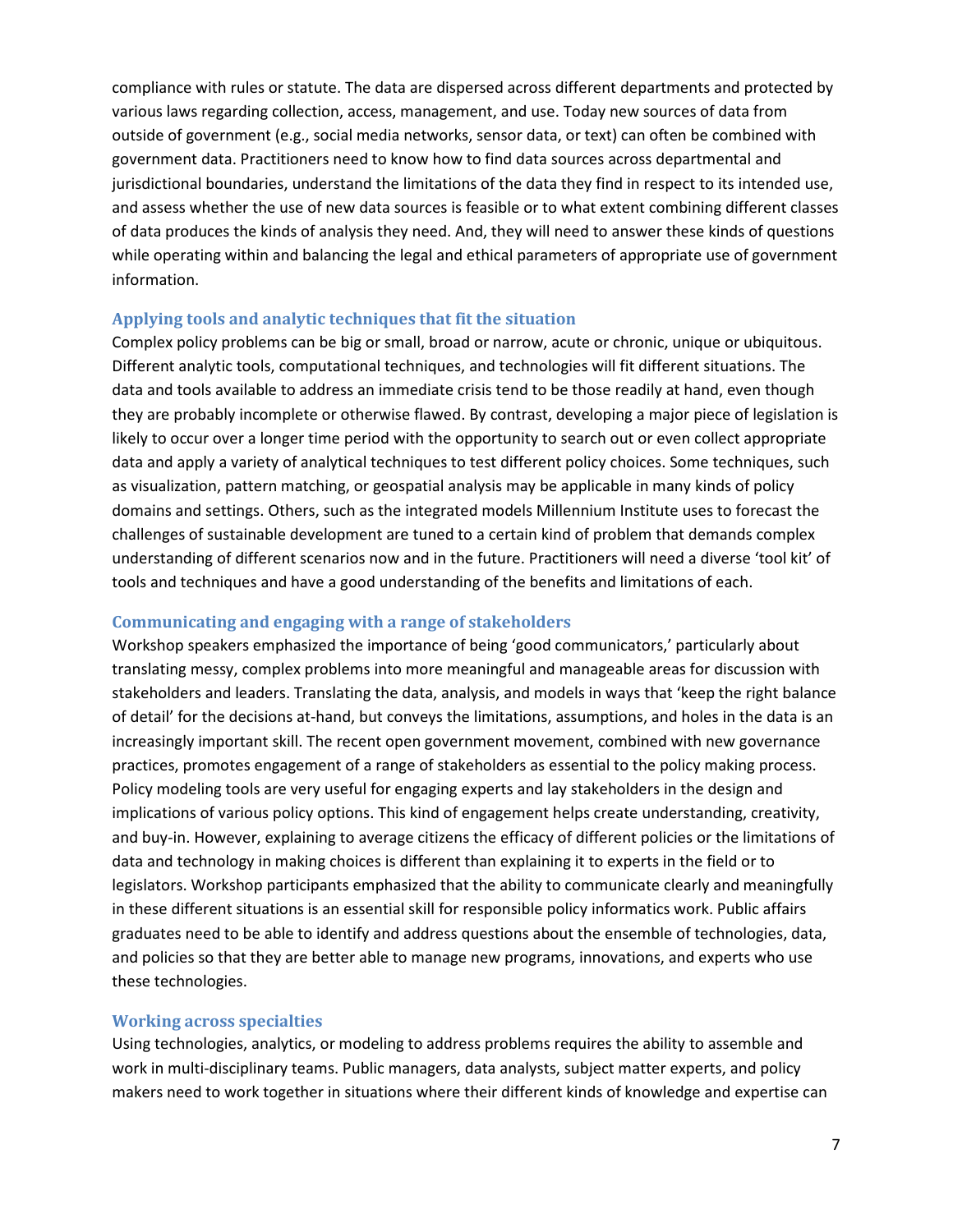be focused jointly on problems. Some actors will have more technical expertise in coding, mathematics, visualizations, modeling, and technology, others in policy relevant information, or organizational and implementation considerations. Policy informatics takes all these views into consideration and thus helps not only to identify the different kinds of expertise that are salient to a problem but to see how they can complement or conflict with one another in various policy scenarios.

### **Challenges for Teaching**

Policy informatics provides an opportunity to teach students the importance of understanding data in the broader social, economic, and political context. Workshop discussions focused on four areas for consideration: (1) the importance of teaching for 'the real world', (2) providing students with a broad appreciation for data and information, (3) providing access to robust tools and technologies, and (4) finding ways to connect and balance policy informatics competencies with core curriculum requirements.

#### **Finding real cases, using real data, and dealing with realistic levels of complexity**

Effective use of data and computational tools for problem solving demands attention to situations, assumptions and dynamics that reveal the complexity of the problem and the suitability of different interventions. Speakers urged that analytical projects and assignments should use real world situations, not made up problems, and apply existing available data, not artificially constructed data sets. The open government data movement provides an opportunity to do this as large numbers of datasets are being cataloged and released for public use. Most of these data resources are rich in content, but they have also limitations and flaws that students must learn to address in their analyses. Cases can come from any level of government and any policy domain, as long as they are reasonably good representations of the interests and conflicts that are at play. These kinds of activities and resources prepare students for the likely issues they will face when they take positions in government and will give them a realistic dress rehearsal for the work they are training to do and the challenges it will inevitably hold. For faculty, the challenge is to teach the principles and tools of analysis without relying on simplified cases or sanitized data that give students a false comfort of a straightforward application that leads to a "best" answer.

#### **Imparting a broad appreciation for the role of data in public policy and management**

While some students will want to develop strong technical expertise, all should be able to discern what types of analysis and sources are appropriate in various contexts. Every public affairs graduate should be a discriminating consumer of data, a critical audience for data analysis, and a trusted steward of data resources. Graduates who go into government positions will inevitably be in some way responsible for the quality and management of data in their own agencies. Workshop participants noted that policy informatics has its own policy components, including ethics and legal frameworks, or as one workshop participant put it, "We need policies for data, not just data for policies." Participants began a discussion of the importance of identifying the threshold knowledge and skills that all students should acquire in their degree programs, emphasizing the need to connect and integrate these newer demands with existing core competencies and traditional classes.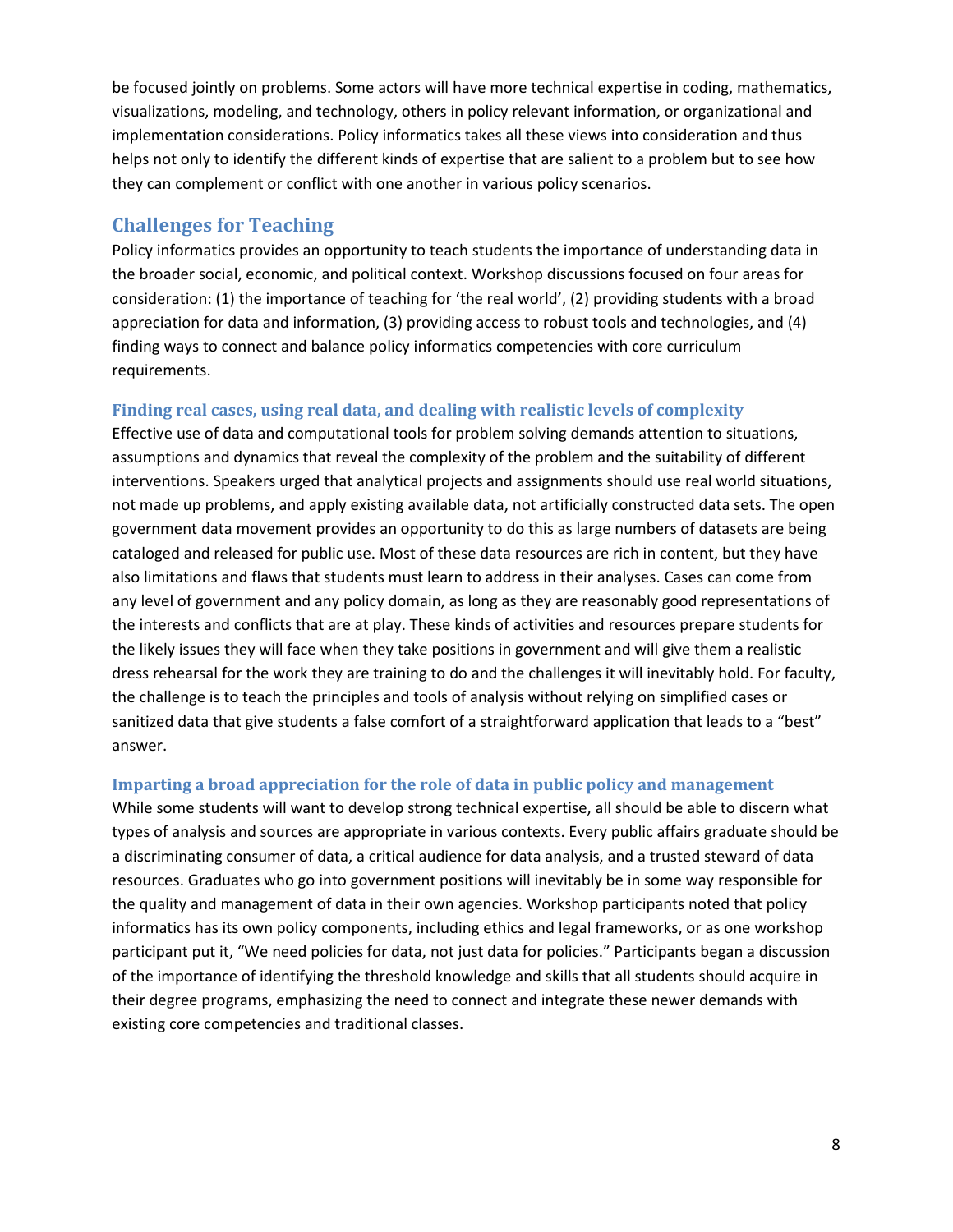#### **Acquiring robust tools and technologies**

Students who want a specialization in policy informatics face another challenge in the cost and accessibility of robust tools. The challenge is three fold: first, tools (or licenses) that can handle large, realistic data sets with a good selection of features can be costly. Second, the tools and techniques for using them are constantly changing, thus requiring the ability to upgrade and branch out to different packages or features. Third, very few public affairs faculty have the knowledge or skills to teach about or with these tools, or room in the teaching schedule to devote whole courses to the topic. Open source programs for classroom use such as R or Quantum GIS (QGIS) can provide good teaching tools, but even these may be beyond the reach of individual students or departmental resources. Team teaching, crosslisting with statistics, math, or business courses, and cross-disciplinary courses are all possible ways to deal with this challenge. It is also helpful to remember that many government agencies also lack the resources for high-end tools, so affordable options in the classroom may well be the right choice for long term usefulness in practice.

#### **Advocating for changes in curriculum**

Demand for students with data-intensive skills is on the rise in many fields.<sup>17</sup> Public affairs graduates are competing with students from other disciplines for these positions. Given the multi-faceted perspective that policy informatics imparts, graduates with policy informatics training can act as change agents or boundary spanners in their agencies. They are likely to be better communicators about and savvy consumers of data and evidence. Their higher levels of data and technology literacy, grounded in the public affairs context, can allow them to play leadership and facilitation roles that demonstrate the

special value of hiring managers and analysts with a public affairs degree.

# **Advancing Policy Informatics in Public Affairs Education**

The workshop emphasized the importance of positioning policy informatics within the public affairs curriculum in schools of various sizes, as well as the need to train *all* students to be savvy consumers of data and analysis and trusted stewards of government information.

To do so, public affairs programs will be challenged to answer some important questions: How do we get students to understand how complex systems operate so that they can think critically, analytically, and ask good questions? What technical skills are important for different career goals, and what is the right balance between preparing expert technicians and data-aware

#### <sup>17</sup> Manyika, James, Michael Chui, Brad Brown, Jacques Bughin, Richard Dobbs, Charles Roxburgh, and Angela H. Byers. "Big data: The next frontier for innovation, competition, and productivity." (2011).

.<br>-

## **Policy Informatics Competencies for Public Affairs Graduates**

- **1.** *At least* basic understanding of data as it intersects with technology, policy, management, and context
- **2.** Critical appreciation for data, analytic tools, and models
- **3.** Analytical agility or the ability to choose and apply different tools and data sources to different types of public needs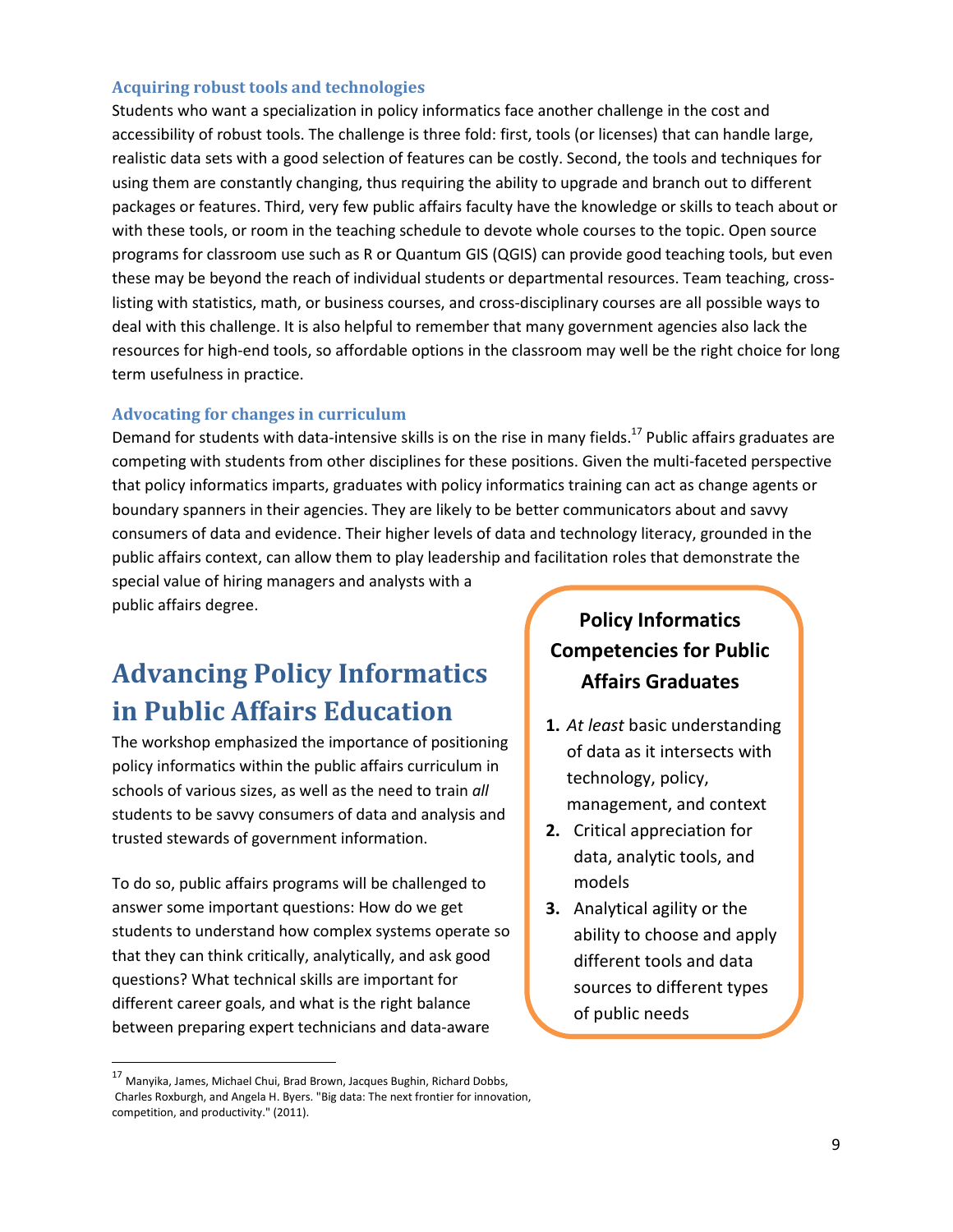policy makers and managers? How do we train our students to be discriminating consumers of data? What and how do we teach students about the elements and tradeoffs in data quality? How do we think about mid-career versus new career core competencies? How do you incorporate policy informatics elements into programs of any size? How do you integrate its essential elements into the core public administration curriculum?

# **Next Steps**

The workshop was a first step toward more discussions about how to incorporate policy informatics into public affairs education. This report is one vehicle for sharing the workshop discussions with a wider audience. However, in order for the discussion to expand, other more action-oriented steps were also identified:

**LinkedIn Group (Policy 2.0).** Invite all workshop participants and interested readers to join a LinkedIn group called Policy 2.0 which has been established by the eGovPoliNetProject and provides a way to participate in relevant discussions, announce events, and connect to a global community. To join visit: http://www.linkedin.com/groups/Policy-Making-20-4165795.

**Policy Informatics Network listserv (PIN-L)**. All workshop participants were invited to subscribe to and invite others to join the PIN-L listerv, which was established at the University at Albany several years ago to share news about policy informatics developments, publications, and events. It currently has over 200 community members. To subscribe, send a blank email to: PIN-L-SUBSCRIBE-REQUEST@LISTSERV.ALBANY.EDU.

**NAASPA conference panel.** The findings from this workshop will be presented during a panel discussion at the 2014 National Association of Schools of Public Administration and Affairs (NASPAA) conference. The session entitled, *#OpenData #BigData: Data, Big and Small in the Public Affairs Curriculum*, will feature presentations by participants from this workshop and will also invite conference attendees to join the community of interested faculty.

**Resource repository.** As part of its National Science Foundation grant for policy informatics, the Center for Technology in Government at the University at Albany will explore ways to create a repository for interested faculty to share syllabi and other curricular material.

**Academic publications.** The workshop organizers plan to submit a manuscript to the *Journal of Public Affairs Education* based on the workshop results and offering an initial set of recommendations for incorporating policy informatics into mainstream public affairs education.

**A Network of Networks.** Finally, during the workshop several participants expressed interest in exploring the idea of an International Policy Informatics Network (iPIN). Envisioned as a network of networks connecting existing organizations and professional communities to promote activities and exchange among scholars working in policy informatics. As this idea develops further, information will be distributed on the PIN-L listserv and LinkedIn Group.